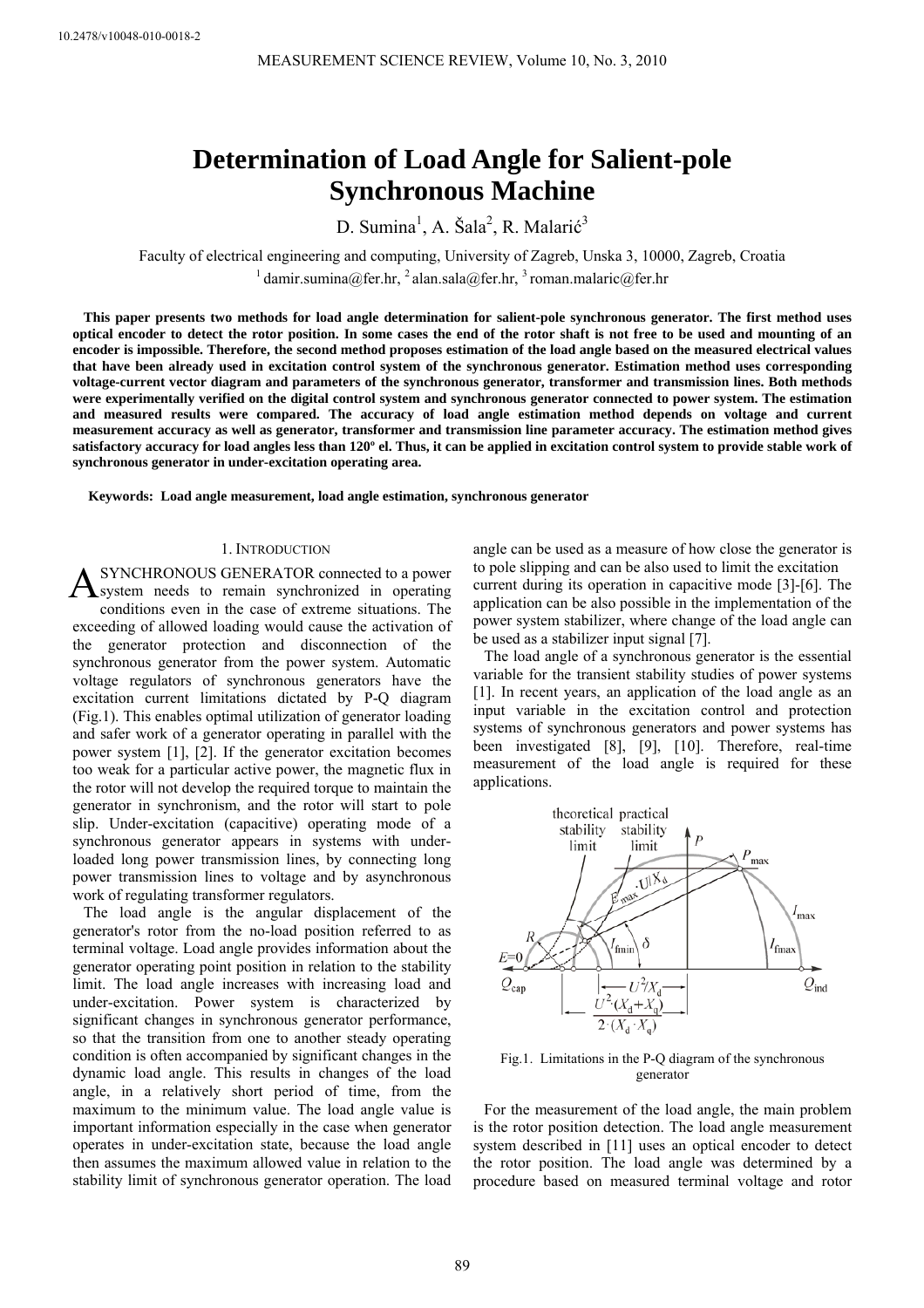position signals. The load angle measurement for detecting the rotor position based on a photoelectric sensor mounted on the stator is proposed in [12]. Air gap sensor for detection of rotor position was proposed in [13]. Disadvantage of these two methods is the mounting of encoder or sensor on the generator. Several other papers have described the procedures for indirect determination of load angle [14]-[17]. Indirect determination is based on available measured values.

This paper presents a load angle measurement using the optical encoder. It also presents the load angle estimation method for synchronous generator connected over the transformer and transmission line to the power system (Fig.2). The proposed estimation method uses the available measured values that have already been introduced for the purpose of the control system excitation. This method has been implemented in the digital control system and requires knowledge of generator and the equivalent network parameters.



Fig.2. Synchronous generator connected to power system

#### 2. LOAD ANGLE DETERMINATION

#### *A. Load angle measurement*

The load angle was measured using optical encoder and the digital control system. The load angle was measured at the exact moment of the network's phase voltage passing through zero, which means that for the power system's frequency of 50 Hz the sampling frequency is 100 Hz. The angle is measured based on the difference between the momentary position of the rotor and the network phase voltage.



Fig.3. Load angle measurement principle

Fig.3 shows the principle of operation for measuring the load angle. From the optical encoder, two pulse trains are connected to the digital control system. The first pulse train (channel A) has a frequency of 5000 pulses per revolution and the second pulse train (null mark) has a frequency of 1 pulse per revolution.

After the generator is synchronized on the power system with no load and with synchronous speed, calibration procedure is performed. Digital control system detects the time difference between the occurrence of the null mark pulse and the occurrence of the next positive zero crossing of the power system voltage. This time difference is the offset or calibration time, shown as  $T_{cal}$  in Fig.3. As the synchronous generator is loaded, the rotor position pulse advances with respect to the zero crossing of the power system voltage. Thus, the time difference between the occurrence of the null mark pulse and the occurrence of the next positive zero crossing of the power system voltage changes to *T* in Fig. 3. In this way, the current load angle is given as the time difference:

$$
T_{\delta} = T - T_{\text{cal}} \tag{1}
$$

The load angle is determined by the following expression:

$$
\delta = \frac{T_{\delta}}{T_v} \cdot 360^{\circ} \tag{2}
$$

where  $T_v$  is the time period of the power system voltage.

If the time is expressed as the number of pulses, then the load angle is determined by:

$$
\delta = \frac{N_{\delta} \cdot \frac{1}{f_0}}{N_v \cdot \frac{1}{f_0}} \cdot 360^\circ = \frac{N_{\delta}}{N_v} \cdot 360^\circ \tag{3}
$$

where  $N_{\delta}$  is the number of pulses between the occurrence of the null mark pulse and the occurrence of the next positive zero crossing of the power system voltage, and  $N_v$  is the number of pulses in one power system voltage time period. The resolution of load angle measurement is in this case 0.36° el.

# *B. Load angle estimation based on the quadrature-axis synchronous reactance and the equivalent reactance of the transformer and transmission line*

For the load angle estimation voltage-current vector diagram is used (Fig.4.), where  $\delta_1$  is the angle between induced voltage  $E_0$  and generator voltage  $U$ ,  $\delta$  is the load angle between induced voltage  $E_0$  and AC network voltage  $U_m$ , *I* is the armature current, *R* is the equivalent resistance of stator, transformer and transmission line,  $X_e$  is the equivalent reactance of the transformer and transmission line and  $X<sub>a</sub>$  and  $X<sub>d</sub>$  are synchronous generator reactances.

In [17] the estimation method is proposed based only on the quadrature-axis synchronous reactance  $X<sub>a</sub>$  and equivalent resistance *R*, whereas the method proposed in this paper includes, in addition, the equivalent reactance of the transformer and transmission line *X*e.

The load angle is obtained from the diagram in Fig.4: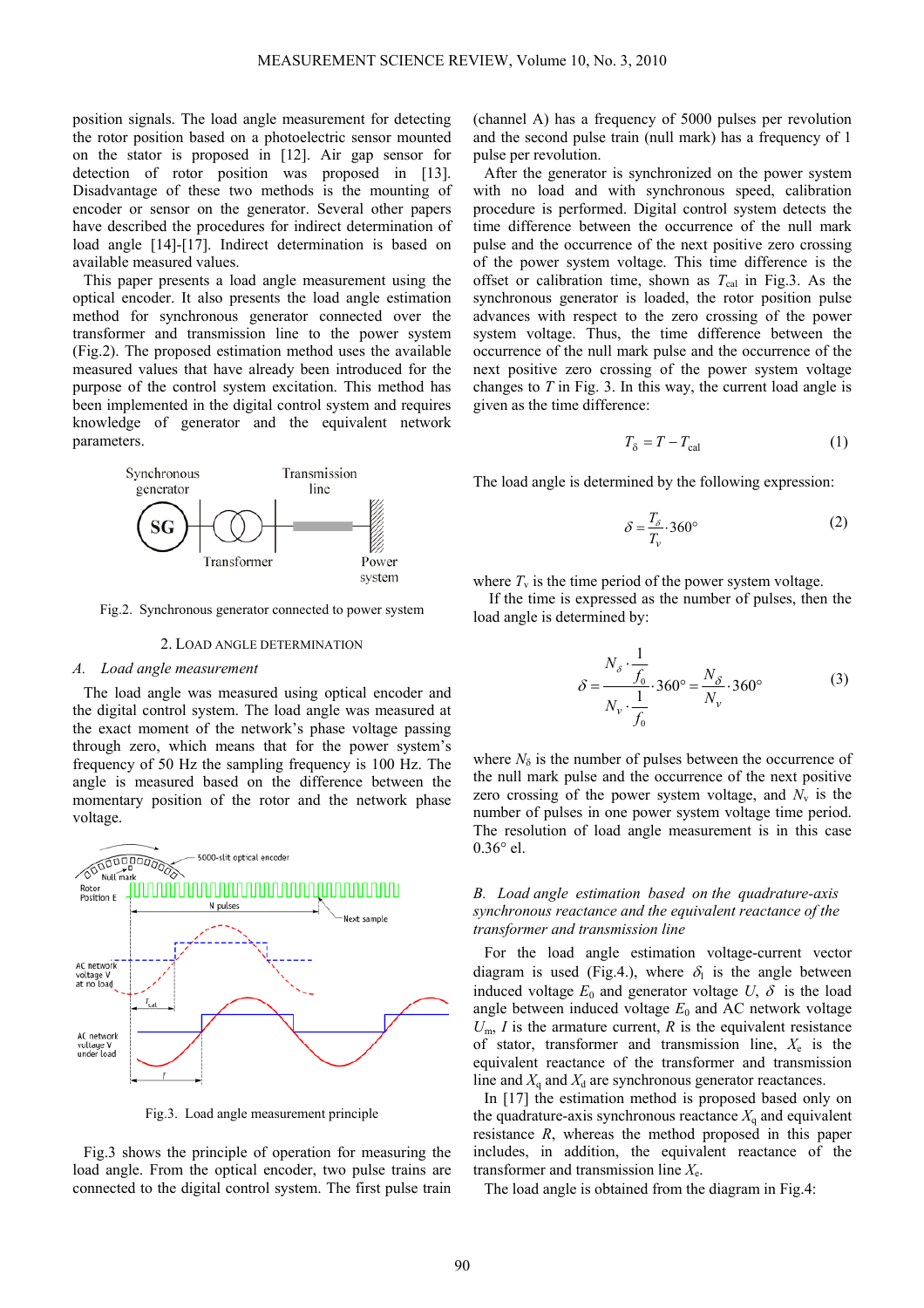$$
\delta = \arctg \frac{I \cdot X_{\mathbf{q}} \cdot P - I \cdot R \cdot Q + X_{\mathbf{e}} \cdot I \cdot P}{U_{\mathbf{m}} \cdot S + I \cdot R \cdot P + X_{\mathbf{q}} \cdot I \cdot Q + X_{\mathbf{e}} \cdot I \cdot Q} \tag{4}
$$

where  $\delta$  is the load angle, *I* is the armature current, *P* is the active power,  $U_m$  is the power system voltage,  $Q$  is the reactive power and *S* is the apparent power. The values of the quadrature-axis synchronous reactance  $X<sub>a</sub>$ , equivalent resistance *R* and reactance  $X_e$  must be known for this estimation method. Measurement of the quadrature-axis synchronous reactance  $X_q$  is presented in the next subsection. Reactance  $X_e$  is calculated and in p.u. system is equal to 0.1 p.u. and equivalent resistance is equal to 0.01 p.u. In section III it was determined that estimation method in dynamic operations is not significantly dependent on the change of reactance *X*e.



Fig.4 Vector diagram of the synchronous generator connected to AC network

# *. Measurement of the quadrature-axis synchronous C reactance*

Usually, the characteristic values of a synchronous m achine are obtained from a short-circuit test at no load generator operation. This test implies risks and it cannot be performed every time, so the DC decay test is an alternative method. It determines the characteristic values of a synchronous machine for two axes in function of the saturation state of the leakage paths. In general, the DC decay test is done for positions of the rotor in *d*- and *q*- axis [18].



Fig.5. Experimental setup for DC decay test

The standstill DC decay test consists in cutting off the c onstant DC supply, allowing the current from the coils to reach zero and keeping the rotor in a fix position. The dc flux decay needs a dc source connected to two machine stator phases and the field winding in short-circuit as it is shown in Fig.5.

In order to perform the test, the synchronous generator m ust be at standstill and positioned either on the *d-* or *q*axis. Voltages and currents are measured with Hall-effect sensors.

Initially, the switch  $S_a$  is closed and the stator windings are e xcited with a constant DC current, which will set up a magnetic flux density along the machine. A small DC excitation current is usually applied; hence, the machine is in the unsaturated condition. Once the stator excitation current is at steady state, the switch  $S_b$  is closed to shortcircuit the generator stator terminals. The machine voltage and winding currents are acquired at a rate of 5 kHz throughout the transient. The decrement of the stator current during short-circuit is used to determine reactances, time constants and fundamental parameters of the synchronous generator. Derived parameters can be readily obtained. The test duration is considered to be finished when the stator current has reached its steady state on the *d-* and *q-* axis; in case of testing the direct axis, the field current must also be at steady state. It is important to employ the field current in the estimation process because the model will be able to predict the field winding dynamic behavior with high accuracy. The limiting resistor *R* will limit the current applied to the machine windings. The value of the resistance must guarantee a negligible current variation before and after the test because the DC source is always connected. The internal resistance of switch  $S_b$  must have a much lower value than the stator winding resistance; with this consideration, the decrement in the winding currents is not affected. In addition, it is recommended that the current sensor has a low internal resistance when compared to the winding resistance.

The identification procedure starts from a mathematical m odel, which consists of the machine voltage equations for the *d*- and *q*-axis. The *d*- and *q*- axis current time-variation is considered as being given by a sum of exponential functions, which means, in a per-unit (p.u.):

$$
\frac{i_d(t)}{i_{d0}} = A_d \cdot e^{\alpha_{1d}t} + B_d \cdot e^{\alpha_{2d}t} + C_d \cdot e^{\alpha_{3d}t} \tag{5}
$$

$$
\frac{i_q(t)}{i_{q0}} = A_q \cdot e^{\beta_{1q}t} + B_q \cdot e^{\beta_{2q}t} \tag{6}
$$

where the coefficients  $A$ ,  $B$ ,  $C$ ,  $\alpha$  and  $\beta$  are functions of time-constants and reactances for each of the axes [18].

The developed identification program is based on the G auss-Newton curve fitting algorithm (Fig.6) [19]. Starting from the expressions of the currents, the identification is applied on parts of the curves. Estimated data are used as initial values.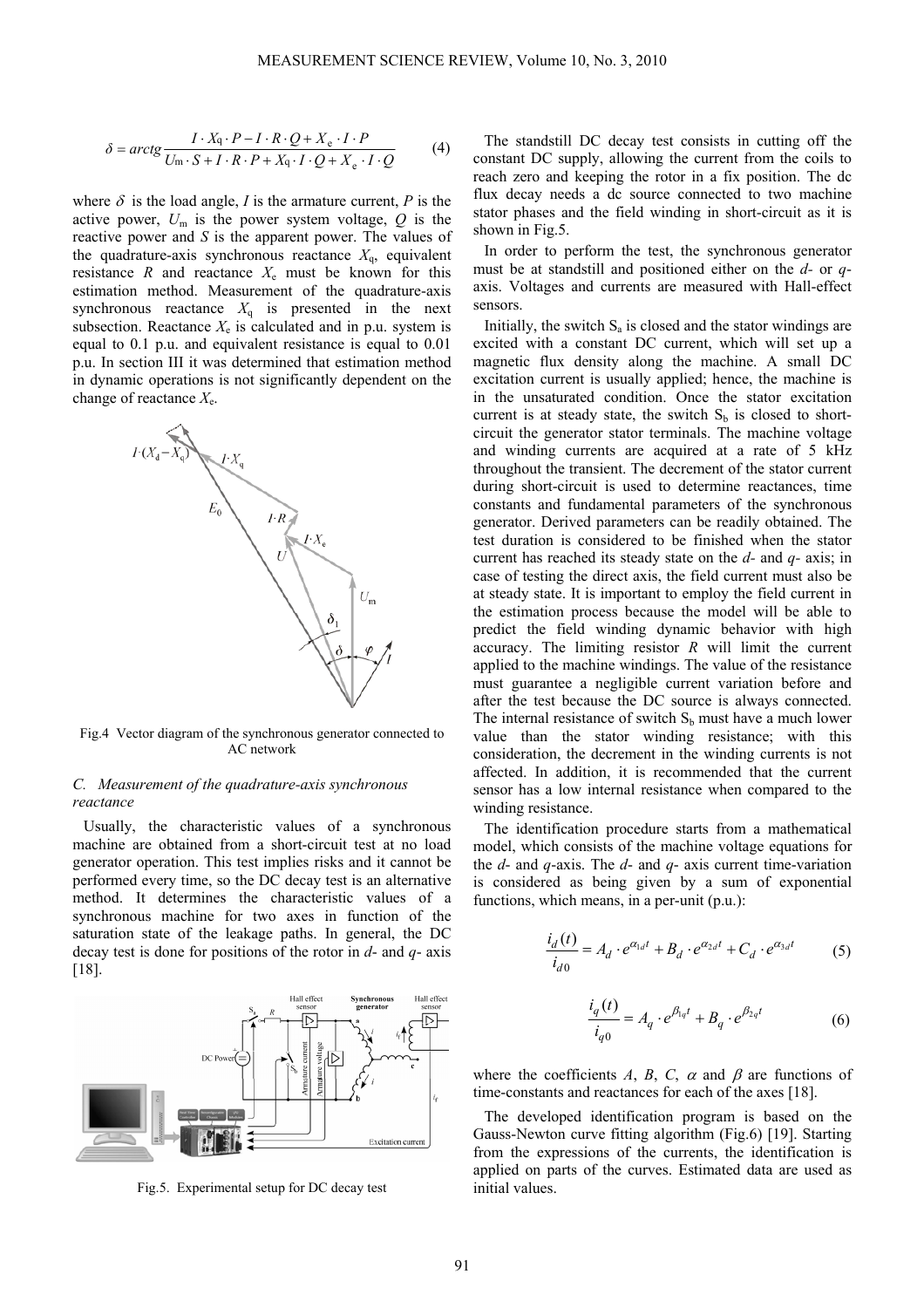

Fig.6. Structure of identification procedure

The identification method gives following results:  $X_d = 0.8$ p.u and  $X_q = 0.59$  p.u.

### 3. EXPERIMENTAL VERIFICATION OF LOAD ANGLE DETERMINATION METHODS

Digital control system (Fig.7) based on NI cRIO-9012 [13] w as used for excitation control of synchronous generator, as well as to implement the load angle determination methods. The cRIO-9012 controller operates the National Instruments LabVIEW Real-Time Module, while the connectivity to sensors and actuators was obtained with four I/O modules, two NI-9215 (16-bit analog input, 100KS/s), NI-9401 (digital I/O, 100 ns) and NI-9263 (16-bit analog output, 100KS/s) [20]. NI LabVIEW graphical programming tools can be used for easier modeling of control algorithms. For testing purposes a software monitoring tool was also developed. It enables regulator parameters optimization as well as displaying and recording of the testing results via PC. Experimental setup is presented in Fig.8.



Fig.7. Digital control system less than  $4^{\circ}$  el.



Fig. 8 Experimental setup

## *A. Static comparison of the measured and estimated load angle*

The static comparison of the measured and estimated load angle was performed by three appropriate experiments. Active power was changed from 0 p.u. to 1.0 p.u. with the step change of 0.2 p.u. In the first experiment (Fig.9), reactive power of the generator is zero.



Fig.9. Measured and estimated load angle, and estimation error with reactive power of 0 p.u. during active power change from 0 p.u. to 1.0 p.u.

In the second experiment (Fig.10) the reactive power is inductive (1.0 p.u.) and is kept constant during the whole range of active power change. In the third experiment (Fig.11) reactive power is capacitive and is kept constant (1.0 p.u.). In the whole range of active power change, the difference between estimated and measured load angle is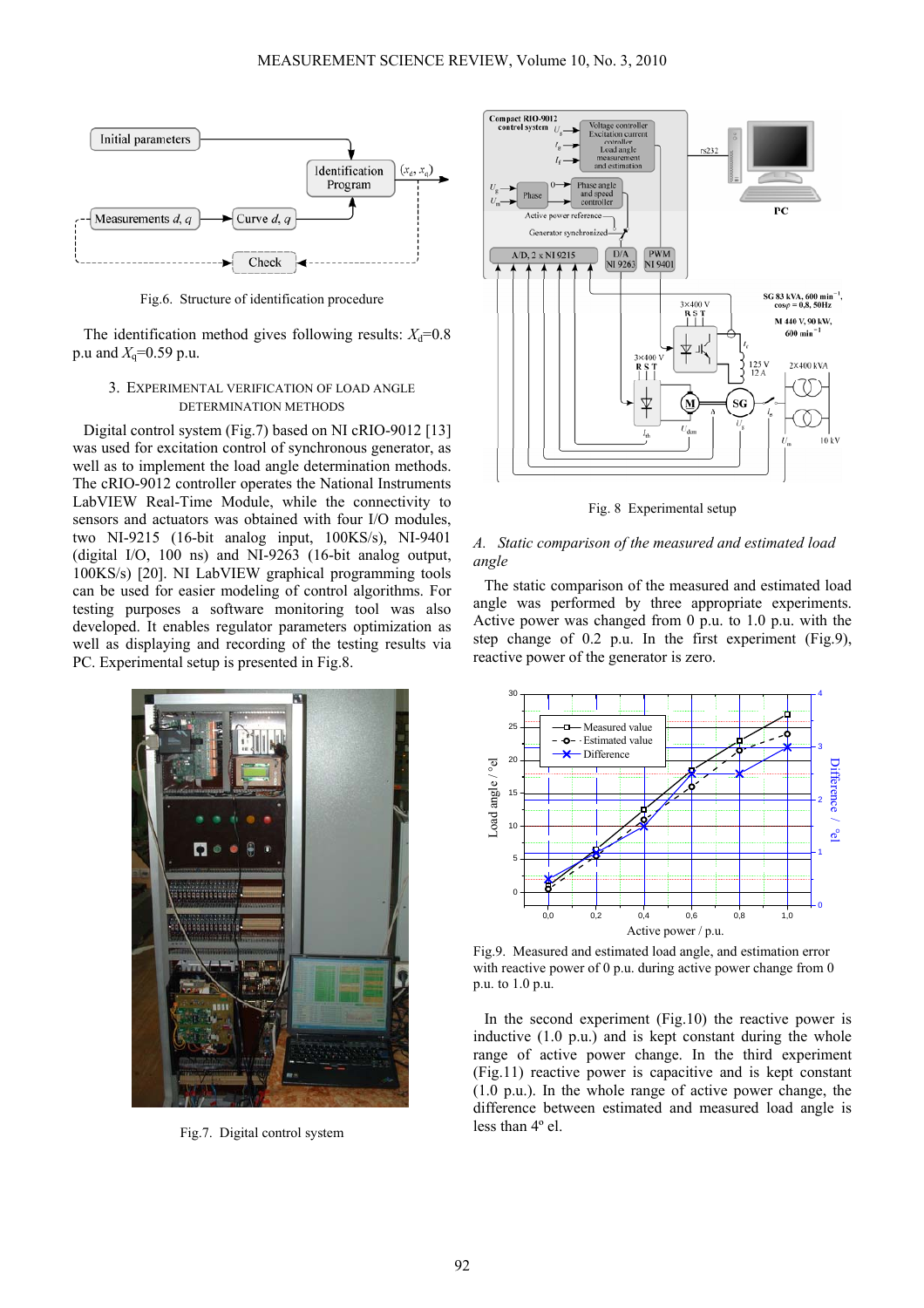

Fig.10. Measured and estimated load angle, and estimation error with inductive reactive power of 1.0 p.u. during active power change from 0 p.u. to 1.0 p.u.



Fig.11. Measured and estimated load angle and estimation error with capacitive reactive power of 1.0 p.u. during active power change from 0 p.u. to 1.0 p.u.

# *B. Dynamic comparison of the measured and estimated load angle*

The estimated and measured results were also compared with three different experiments. In these experiments there was active power step change (at the moment of  $t \approx 1$ s) from 0 p.u. to 1.0 p.u. and again to 0 p.u. after four seconds. In all experiments the reactive power was kept constant using the reactive power controller. In the first experiment (Fig.12) the reactive power was set to 0 p.u. In the second experiment the generator was in inductive operating mode and reactive power was set to 1.0 p.u. (Fig.13). In the third experiment (Fig.14) the generator was in capacitive operating mode and has lost the synchronism.

Measured and estimated results demonstrate good matching except near the moment when the generator loses synchronism. In that moment the voltage-current vector diagram used as a base in the presented estimation method is not valid. For algorithms that need to keep the generator in stable operating mode, operating range with load angles less than 90º el. is relevant. So, if excitation control algorithm ensures stable operating mode of a generator, load angle will never exceed 90º el.



Fig.12. Measured and estimated load angle for active power step change and reactive power of 0 p.u.



Fig.13. Measured and estimated load angle for active power step change and inductive reactive power of 1.0 p.u.



Fig 14. Measured and estimated load angle for active power step change and capacitive reactive power of 1.0 p.u.

### *C. Sensitivity of estimation method due to error of estimator parameters*

Parameters needed for the load angle estimation are quadrature-axis synchronous reactance *X*q, equivalent resistance  $R$  and reactance  $X_e$ . An estimation method dependence of parameters determining accuracy is analyzed in capacitive operating mode with constant reactive power (1 p.u.). There is active power step change (at the moment  $t = 1$  s) from 0 p.u. to 1.0 p.u. and again to 0 p.u. after four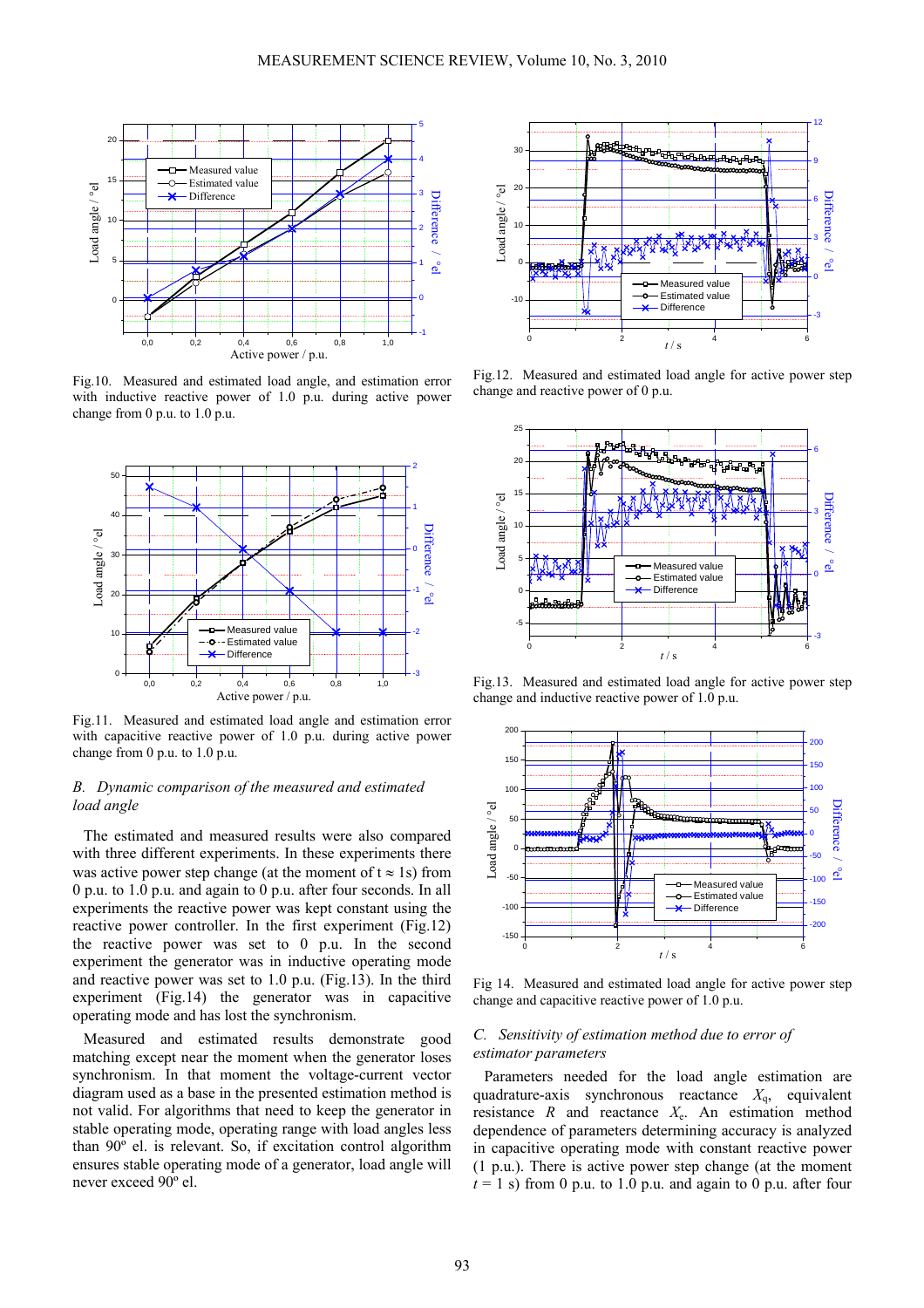seconds. Stator resistance *R*, quadrature-axis reactance *X*<sup>q</sup> and equivalent reactance  $X_e$  in estimator are changed from 50 % to 150 % of nominal value with step of 50 %. In the first set of experiments, value of stator resistance in estimator is changed (Fig.15). Two different validation criterions are used to determine sensitivity of estimation method to parameter change. The first criterion is the mean absolute error (MAE) between the measured and estimated load angle. Second criterion is static error (STAT). This error is defined as the absolute error between the measured and estimated load angle 3 seconds after step change of active power. MAE and STAT criterions for stator resistance change are shown in Fig.16. In the second experiment, value of reactance  $X_q$  in estimator is changed (Fig.17). MAE and STAT criterions for this set of experiments are shown in Fig.18. In the third experiment, value of reactance  $X<sub>e</sub>$  in estimator is changed (Fig.19). MAE and STAT criterions for this set of experiments are shown in Fig.20.



Fig.15. The measured and estimated load angle with different stator resistance *R* in load angle estimator



Fig.16. MAE and STAT criterions due to different stator resistance *R* in estimator



Fig.17. The measured and estimated load angle with different quadrature-axis reactance  $X<sub>q</sub>$  in load angle estimator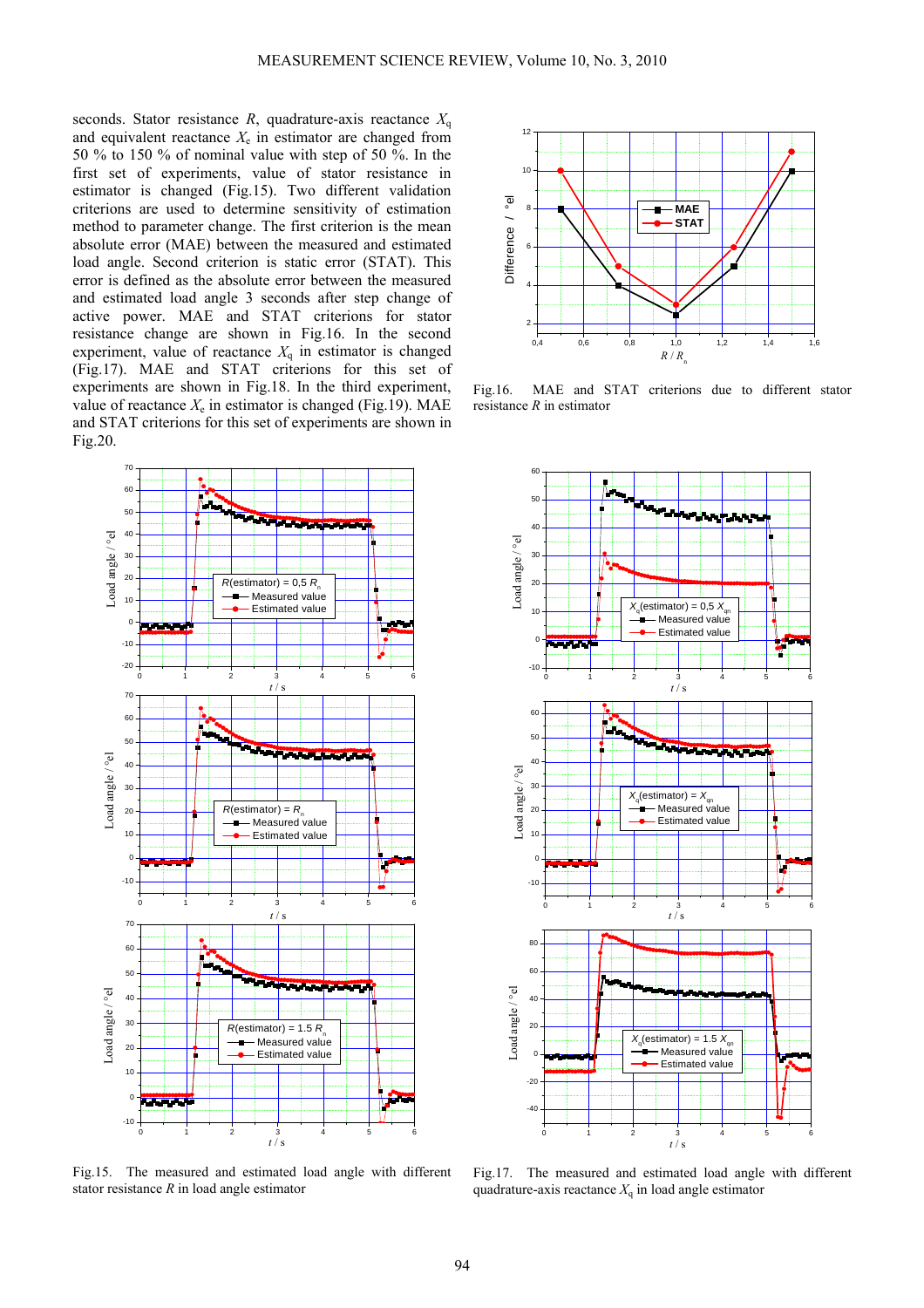

Fig.18. MAE and STAT criterions due to different quadrature-axis reactance  $X_q$  in estimator



Fig.19. The measured and estimated load angle with different equivalent reactance  $X_e$  in load angle estimator



Fig.20. MAE and STAT error of load angle estimation due to different equivalent reactance  $X_e$  in estimator

The results of sensitivity analysis show that static accuracy of the presented estimation method is practically independent of errors in determining stator resistance. The average absolute dynamic error is less than 1 % in conditions of stator resistance change. So the determining accuracy of stator resistance value does not have great influence on the accuracy of the presented load angle estimation method.

However, errors in determining the reactances  $X<sub>a</sub>$  and  $X<sub>e</sub>$ have influence on the static accuracy of the presented estimation method. The average dynamic absolute error significantly depends on quadrature-axis reactance  $X<sub>a</sub>$ change.

# 4. CONCLUSIONS

This paper presents and compares methods for the load angle determination for salient-pole synchronous generator. First method presents measurement using an optical encoder to detect rotor position. The load angle is measured against the power system voltage. Second method presents the load angle estimation method based on the measured values (voltages and currents) of synchronous generator. An accuracy of the presented load angle estimation method depends on voltage and current measurement accuracy as well as on parameters determining accuracy (quadratureaxis reactance  $X_q$ , equivalent resistance  $R$  and reactance  $X_e$ ). In static conditions the difference between estimated and measured load angle is less than 4º el. and in dynamic conditions measured and estimated results demonstrate good matching for load angles less than 90º el.

It was also concluded that errors in generator parameter determination have influence on the static accuracy of the presented estimation method. The average dynamic absolute error significantly depends on generator quadrature-axis reactance change.

Excitation control system with additional signal and estimated load angle can improve the stability of a synchronous generator in capacitive operating mode. Future research will be based on development of excitation control algorithms based on the estimated load angle of a synchronous generator.